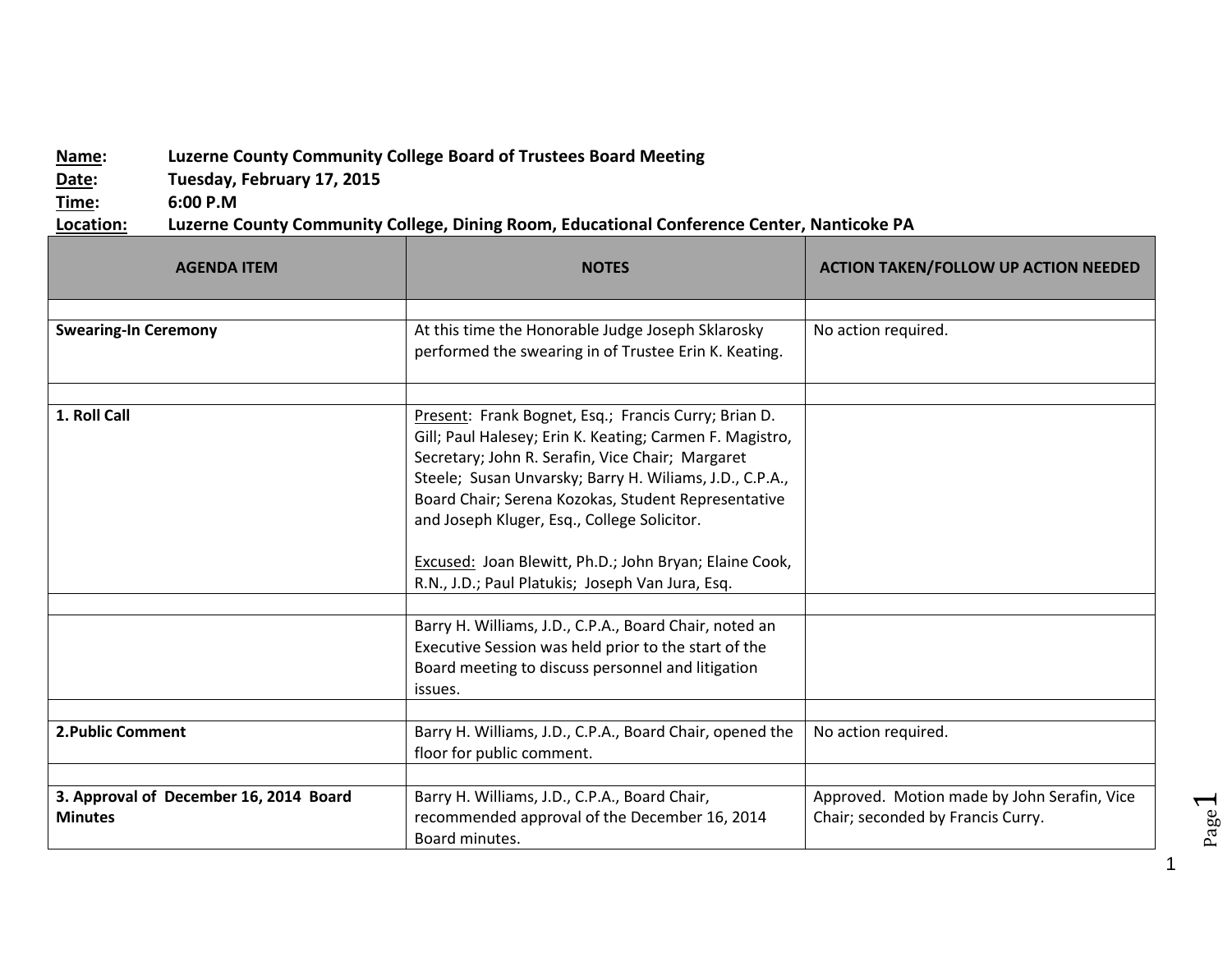| Barry H. Williams, J.D., C.P.A., Board Chair,<br>4. Approval of February 17, 2015 Board Agenda<br>Approved. Motion made by Susan Unvarsky;<br>recommended approval of the February 17, 2015<br>seconded by Francis Curry.<br>Board agenda.<br>Vote was all "yes". Motion carried.<br>5. Report of Officers and Agents<br>President Leary reported in the Dall of 2014 President<br>President's Report<br>Leary reported to the Board our LCCC math<br>$\circ$<br>department engaged in a partnership with the<br>teachers in the Wilkes Barre Area School District which<br>encompasses Coughlin, GAR, and Myers High Schools.<br>The purpose of this engagement was for the college to<br>start a pilot project to provide opportunities for<br>students in that school district to engage in a remedial<br>math program with the intention of upgrading the<br>competencies and skills of those students to prepare<br>them for college level math. The cooperation of the<br>teachers at the Wilkes Barre Area School, in<br>consultation and cooperation with our faculty, has<br>resulted in a very successful pilot program. President<br>Leary was pleased to report 56 students in the Wilkes<br>Barre Area School District have returned and are now<br>enrolled in a college level math course. We at Luzerne<br>County Community College are committed to<br>expanding these partnerships to other school districts<br>so that LCCC can play an important role in preparing<br>and enrolling in their pursuit for higher education.<br>President Leary reported there has been an initiative<br>by Susquehanna Education Council located in the<br>Sunbury area to establish a community college in their<br>region. With the Luzerne County Community College |  | Vote was all "yes". Motion carried. |
|---------------------------------------------------------------------------------------------------------------------------------------------------------------------------------------------------------------------------------------------------------------------------------------------------------------------------------------------------------------------------------------------------------------------------------------------------------------------------------------------------------------------------------------------------------------------------------------------------------------------------------------------------------------------------------------------------------------------------------------------------------------------------------------------------------------------------------------------------------------------------------------------------------------------------------------------------------------------------------------------------------------------------------------------------------------------------------------------------------------------------------------------------------------------------------------------------------------------------------------------------------------------------------------------------------------------------------------------------------------------------------------------------------------------------------------------------------------------------------------------------------------------------------------------------------------------------------------------------------------------------------------------------------------------------------------------------------------------------------------------------------------------------|--|-------------------------------------|
|                                                                                                                                                                                                                                                                                                                                                                                                                                                                                                                                                                                                                                                                                                                                                                                                                                                                                                                                                                                                                                                                                                                                                                                                                                                                                                                                                                                                                                                                                                                                                                                                                                                                                                                                                                           |  |                                     |
|                                                                                                                                                                                                                                                                                                                                                                                                                                                                                                                                                                                                                                                                                                                                                                                                                                                                                                                                                                                                                                                                                                                                                                                                                                                                                                                                                                                                                                                                                                                                                                                                                                                                                                                                                                           |  |                                     |
|                                                                                                                                                                                                                                                                                                                                                                                                                                                                                                                                                                                                                                                                                                                                                                                                                                                                                                                                                                                                                                                                                                                                                                                                                                                                                                                                                                                                                                                                                                                                                                                                                                                                                                                                                                           |  |                                     |
| Shamokin Center approximately 12 miles away, the                                                                                                                                                                                                                                                                                                                                                                                                                                                                                                                                                                                                                                                                                                                                                                                                                                                                                                                                                                                                                                                                                                                                                                                                                                                                                                                                                                                                                                                                                                                                                                                                                                                                                                                          |  |                                     |

Page  $\boldsymbol{\sim}$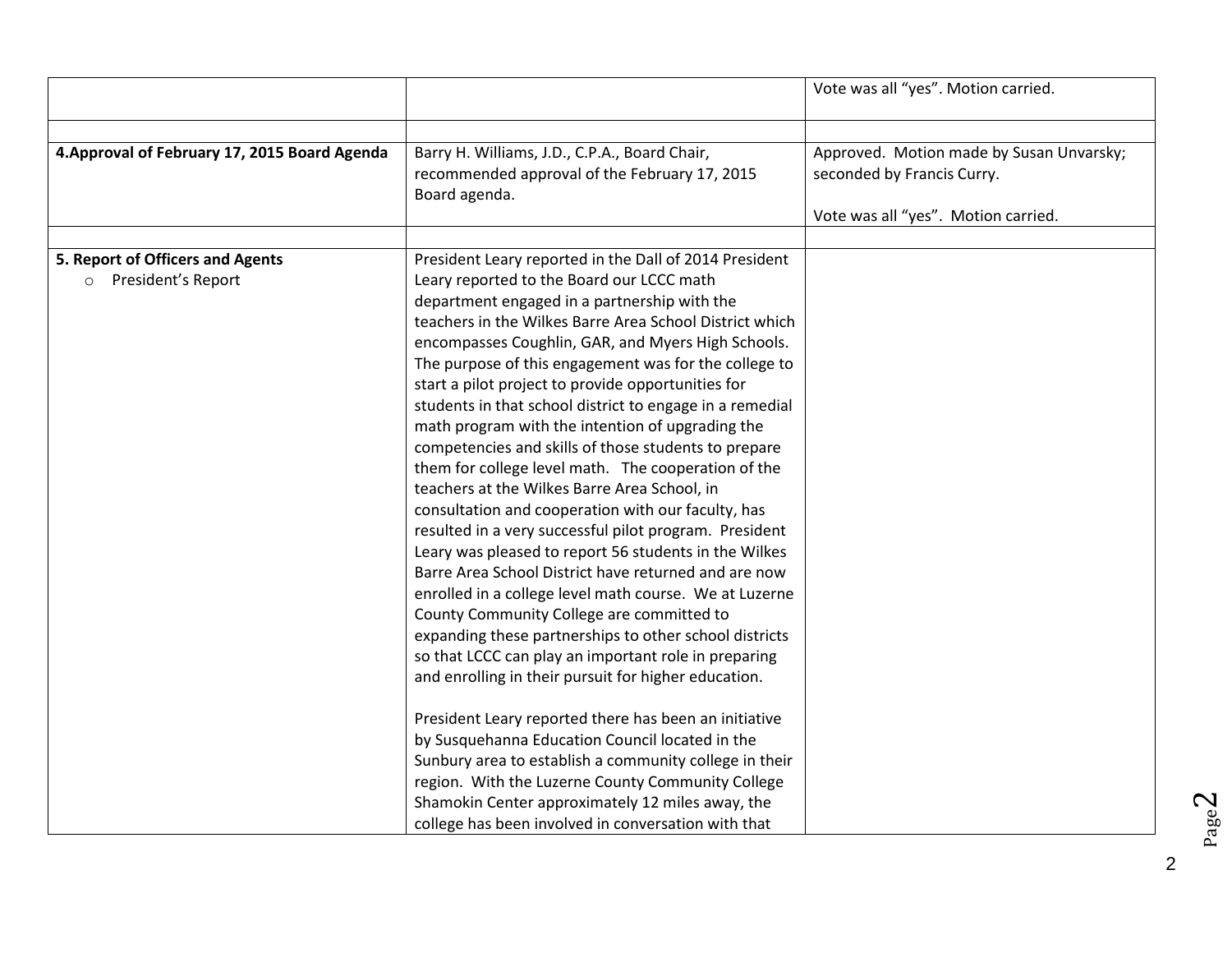| Council, and we are scheduled to meet with the<br>Susquehanna Education Council later this month to<br>make them aware of the programs and services we<br>can provide to them as a college directly to the citizens<br>to serve the Danville and Sunbury area.<br>A meeting was recently held with Senator John<br>Yudichak, Luzerne County Transportation Authority,<br>Hazleton Transit, local business representatives and                                                                                                                                                                 |  |
|-----------------------------------------------------------------------------------------------------------------------------------------------------------------------------------------------------------------------------------------------------------------------------------------------------------------------------------------------------------------------------------------------------------------------------------------------------------------------------------------------------------------------------------------------------------------------------------------------|--|
| representatives from the college to discuss pursuit of<br>grants to support the opportunity for transportation<br>to be provided from the Greater Hazleton area directly<br>to the community college in Nanticoke.                                                                                                                                                                                                                                                                                                                                                                            |  |
| In early March, President Leary will be meeting with<br>superintendents from NEI U 19 in pursuit of our<br>intiative in Lackawanna County. At that time I will<br>have an opportunity to discuss programs and services<br>that would be serve the citizens of Lackawanna<br>county.                                                                                                                                                                                                                                                                                                           |  |
| Students enrolled in the LCCC dental program recently<br>attended the 90th Pennsylvania Dental Hygiene<br>Association Annual Session at the Monroeville<br>Convention Center in Pittsburgh. The second-year<br>dental hygiene students participated in table clinic<br>presentations which consisted of 75 displays from<br>several dental hygiene schools across Pennsylvania.<br>First place was awarded to LCCC students Scott<br>Ashford and Megan Stayer for their presentation of<br>"Getting to the Root of Periodontal Disease." Sixth<br>place/honorable mention was awarded to LCCC |  |
| students Summer Currier and Michele Macker for their<br>presentation of "Spread the Cheer: Volunteer!"<br>First place award winners Scott Ashford and Megan<br>Stayer are eligible to represent the state of                                                                                                                                                                                                                                                                                                                                                                                  |  |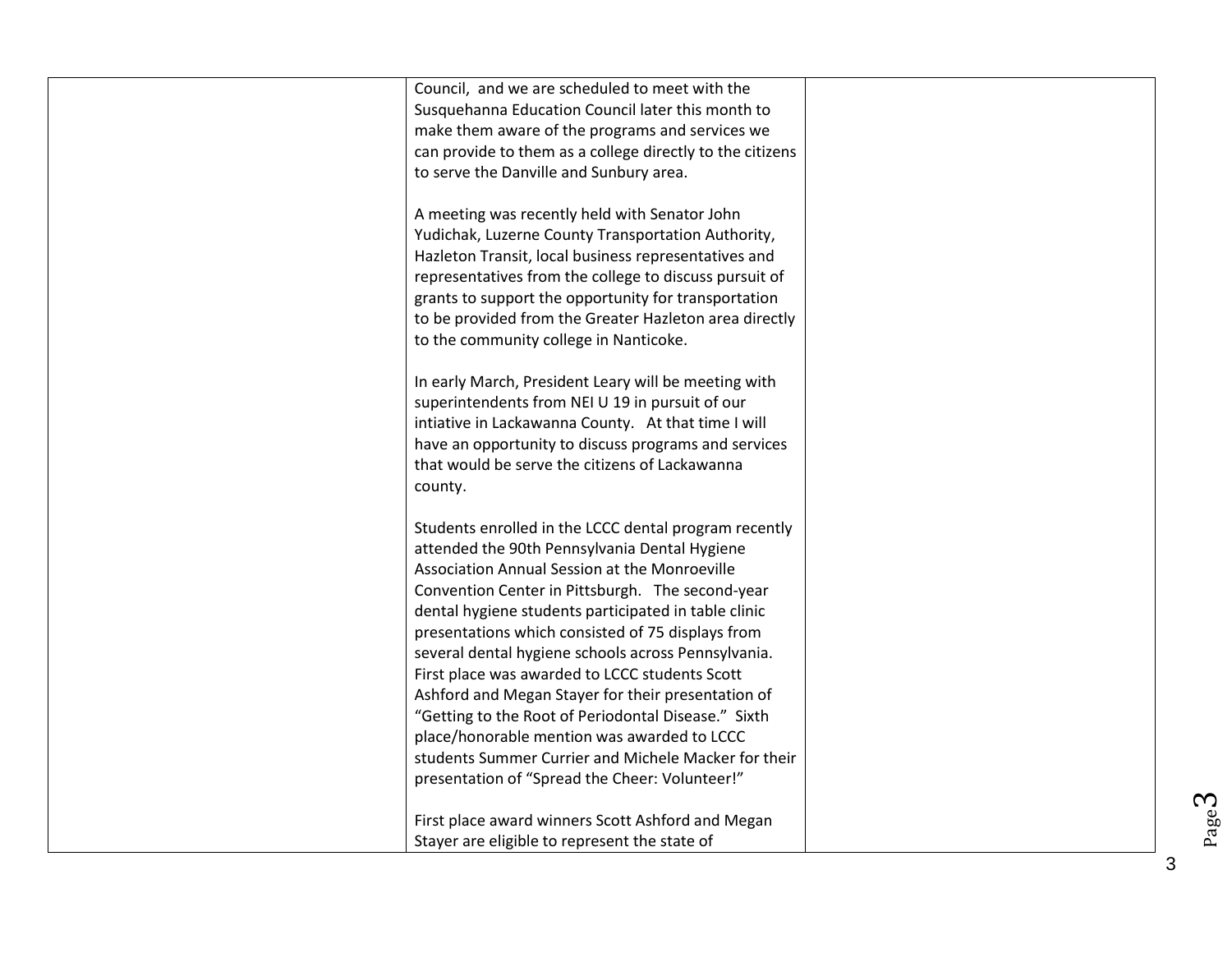|                               | Pennsylvania at the American Dental Hygiene                                                                 |  |
|-------------------------------|-------------------------------------------------------------------------------------------------------------|--|
|                               | Association in Nashville, mid June 2015.                                                                    |  |
|                               | At this time President Leary introduced Megan Stayer                                                        |  |
|                               | and LCCC Associate Professor of Dental Hygiene,                                                             |  |
|                               | Barbara Montante. President Leary noted Scott                                                               |  |
|                               | Ashford was unable to be here this evening due to a                                                         |  |
|                               | prior commitment.                                                                                           |  |
|                               | Megan Stayer noted as a second year student in the                                                          |  |
|                               | dental hygiene program, students are required to do a                                                       |  |
|                               | table clinic presentation that involves extensive                                                           |  |
|                               | research on current and latest advances in the dental                                                       |  |
|                               | field. Ms. Stayer stated it was an honor to represent<br>Luzerne County Community College in Pittsburgh and |  |
|                               | she and Mr. Ashford hope to be able to travel to                                                            |  |
|                               | Tennessee to compete nationally representing Luzerne                                                        |  |
|                               | County Community College and the state of                                                                   |  |
|                               | Pennsylvania.                                                                                               |  |
|                               | Associate Professor Barbara Montante stated almost                                                          |  |
|                               | every dental hygiene school in the state of                                                                 |  |
|                               | Pennsylvania was represented at the 90th                                                                    |  |
|                               | Pennsylvania Dental Hygiene Association Annual                                                              |  |
|                               | Session at the Monroeville Convention Center in                                                             |  |
|                               | Pittsburgh.                                                                                                 |  |
|                               | On behalf of the LCCC Board of Trustees, Board Chair                                                        |  |
|                               | Barry Williams extended his congratulations to Ms.                                                          |  |
|                               | Stayer, Mr. Ashford, and Ms. Montante on a job well                                                         |  |
|                               | done.                                                                                                       |  |
| Treasurer's Report<br>$\circ$ | Joseph Gasper, Dean of Finance presented the                                                                |  |
|                               | following Treasurer's report for the period ending                                                          |  |
|                               | December 2014. When compared to the prior fiscal                                                            |  |
|                               | year the Current income of \$25,984,000 is up .51%                                                          |  |
|                               | and expenses of \$16,535,000 are down .99%.                                                                 |  |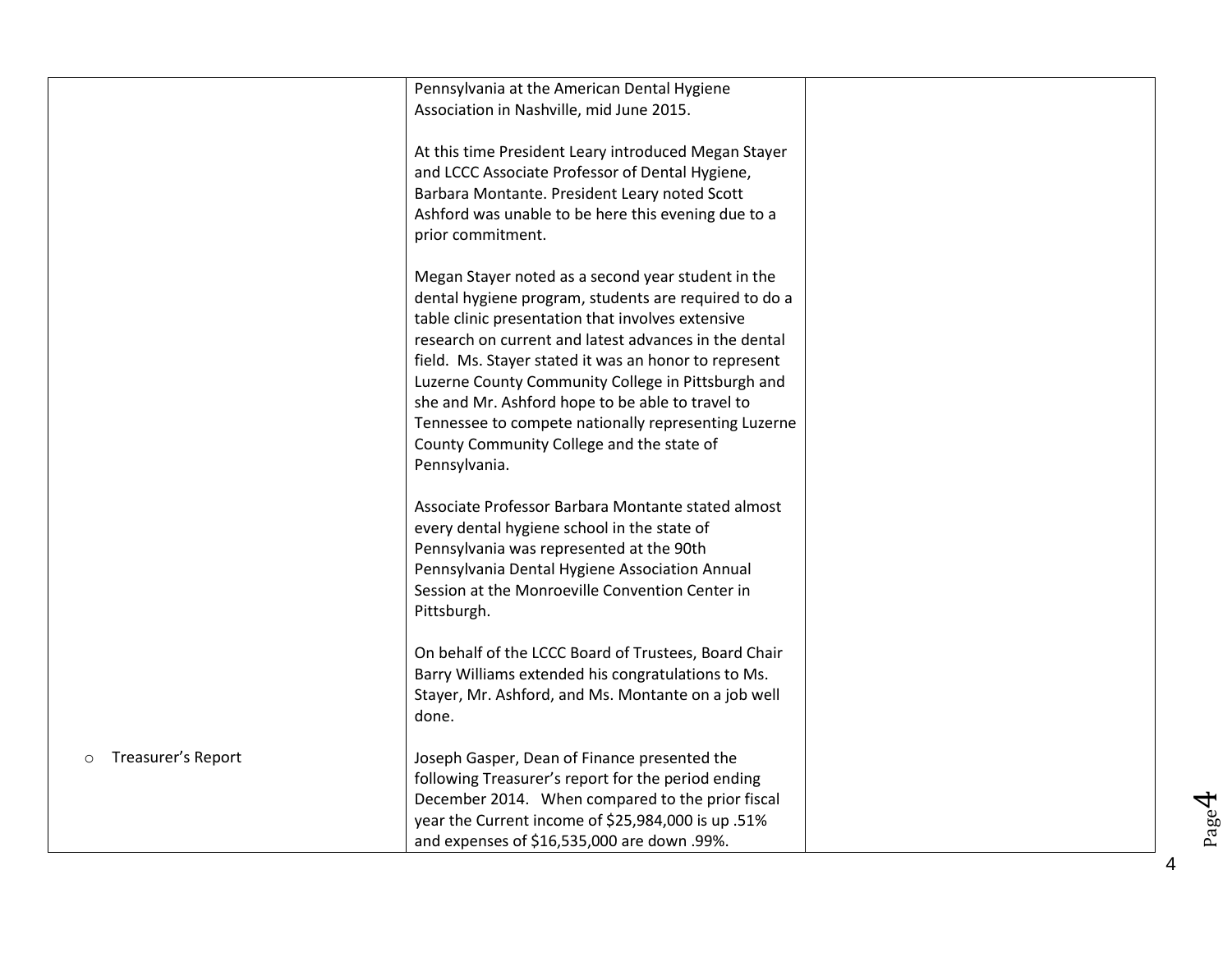| Bookstore income is down \$352,000, a decrease of<br>17.07% and the expenses \$357,000 a 15.51%<br>decrease. Food service Income decreased \$18,000<br>and the expenses decreased \$17,000. Plant fund<br>Income is up \$131,000 and Expenditures have<br>increased \$3,000 for the same period compared to the<br>prior year.                                                                                                                                                                    |  |
|---------------------------------------------------------------------------------------------------------------------------------------------------------------------------------------------------------------------------------------------------------------------------------------------------------------------------------------------------------------------------------------------------------------------------------------------------------------------------------------------------|--|
| When compared to prior year Tuition Income<br>decreased \$491,000 or 3.42%. General service fees<br>increased 11.29%, Technology fees 23.14% and course<br>fees 7.07% due to rate increases for the current year.<br>Continuing Education revenue is down \$144,000 and a<br>breakdown is listed on the report by category. The<br>Commonwealth of Pennsylvania Appropriation<br>increased \$91,000.                                                                                              |  |
| Fringe Benefits increased 7.26% due to an increase in<br>retirement and medical invoices for this period.<br>Salaries are down due to retirements, the timing of<br>replacements and the ACA. The change to Blackboard<br>Software Agreement accounts for the \$36,000<br>increase in Telecollege operating expense. Advertising<br>expense is down due to the timing of the payment of<br>invoices. Electric rates and usage account for the<br>increase in the utility expense for this period. |  |
| Textbook sales are down 16.96% and other sales<br>18.14% due to on-line purchasing. The textbook<br>purchases are down based on the sales which have<br>declined due to on-line purchasing.                                                                                                                                                                                                                                                                                                       |  |
| Food sales have decreased \$18,000 when compared to<br>the prior year and is due to the enrollment and delays<br>in opening and the enrollment. The food supply<br>expenses are down 16.28%.                                                                                                                                                                                                                                                                                                      |  |

Page  $5$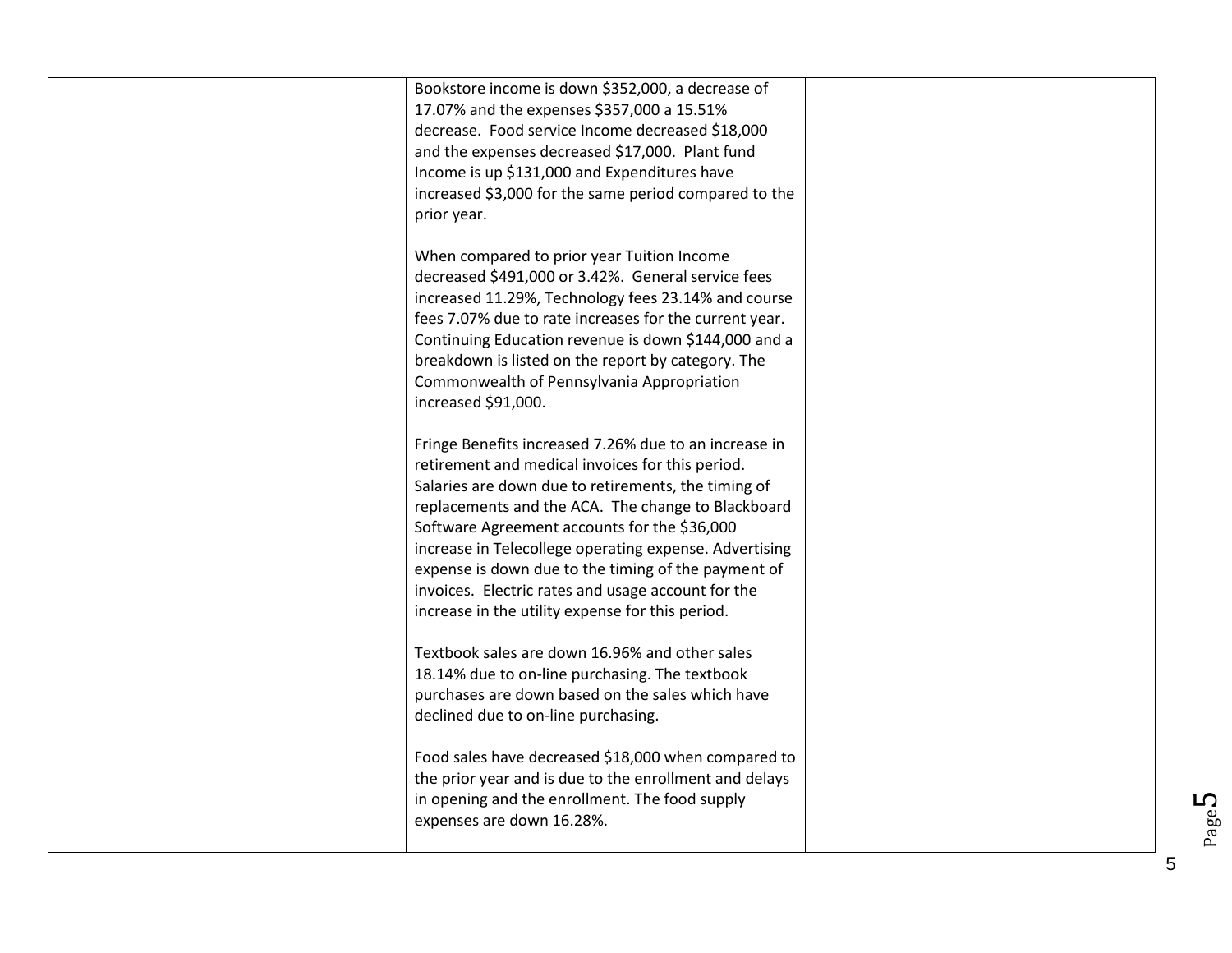|                                                                                           | The Commonwealth of Pennsylvania Appropriation is<br>up due to the additional capital payment received this<br>fiscal year. On the expense side equipment leases are<br>down while our debt service and other lease payments<br>increased slightly due to the annual changes in the<br>debt payment schedule.                                                                                                                                                                                                                                                                                                                                                                                                                                                                                                        |                                                                                                                  |
|-------------------------------------------------------------------------------------------|----------------------------------------------------------------------------------------------------------------------------------------------------------------------------------------------------------------------------------------------------------------------------------------------------------------------------------------------------------------------------------------------------------------------------------------------------------------------------------------------------------------------------------------------------------------------------------------------------------------------------------------------------------------------------------------------------------------------------------------------------------------------------------------------------------------------|------------------------------------------------------------------------------------------------------------------|
| <b>Foundation Report</b><br>$\circ$                                                       | No report.                                                                                                                                                                                                                                                                                                                                                                                                                                                                                                                                                                                                                                                                                                                                                                                                           |                                                                                                                  |
| <b>Student Representative Report</b><br>$\circ$                                           | Serena Kozokas, Student Representative to the Board,<br>reported on student activities held during the fall<br>semester. Ms. Kozokas noted in December the Aids<br>Quilts was on display; the Culinary students had<br>Gingerbread houses were on display and prepared by<br>the Culinary Students; BASIC club members went<br>Christmas Caroling at the VA Hospitals. Despite the<br>school delays and cancellations, the Welcome Back<br>Bash was held at the beginning of the semester. The<br>LCCC Alumni/Faculty Art Exhibit is on display in the<br>Schulman Gallery; National Go Red Day was held on<br>February 6th to bring attention to heart disease in<br>women. On Thursday, February 19 <sup>th</sup> the Ethnic Food<br>Festival will be held, and on March 16-20 LCCC will<br>celebrate Spirit Week. |                                                                                                                  |
| 6. Report/Action of the Executive Committee                                               | Board Chair Williams presented the Executive                                                                                                                                                                                                                                                                                                                                                                                                                                                                                                                                                                                                                                                                                                                                                                         |                                                                                                                  |
| 6A. Ratification of Engagement Letter with Alan<br>P. Rosen, Esq.                         | Committee report.<br>6A. Recommend the Luzerne County Community<br>College Board of Trustees ratify and reaffirm the<br>entering of an engagement letter with Alan P. Rosen,<br>Esq. for legal services and authorizing appraisal of<br>the subject property.                                                                                                                                                                                                                                                                                                                                                                                                                                                                                                                                                        | 6A. Approved. Motion made by Paul Halesey;<br>seconded by Susan Unvarsky.<br>Vote was all "yes". Motion carried. |
| 6B. Ratification of Pennsylvania Department of<br><b>Transportation Offer to Purchase</b> | 6B. Recommend the Luzerne County Community<br>College Board of Trustees ratify and reaffirm<br>acceptance of the Pennsylvania Department of                                                                                                                                                                                                                                                                                                                                                                                                                                                                                                                                                                                                                                                                          | 6B. Approved. Motion made by John R. Serafin,<br>Vice Chair; seconded by Carmen F. Magistro,<br>Board Secretary. |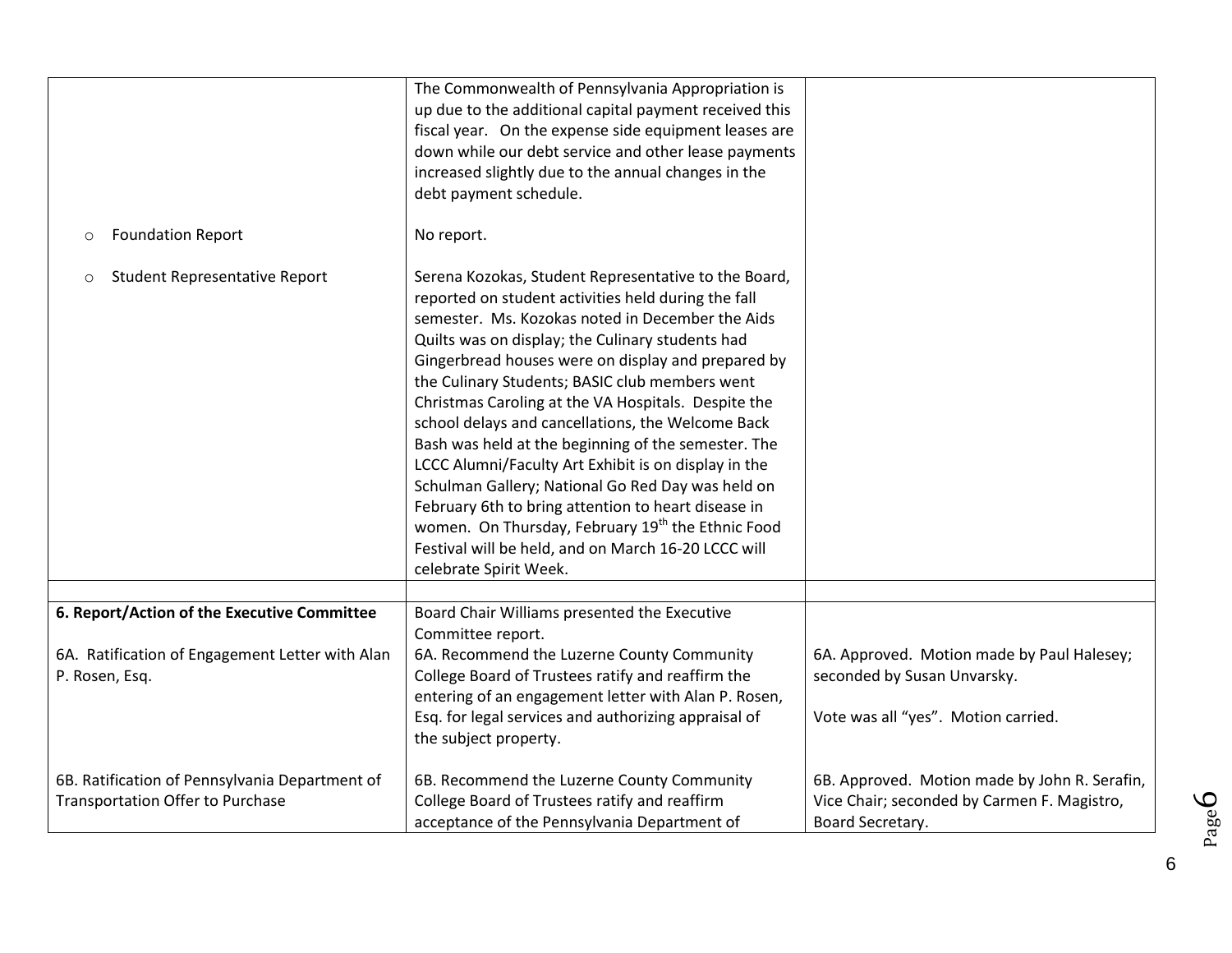| Transportation offer to purchase the right-of-way claim<br>for the local transportation improvement in the<br>amount of \$30,000.                   | Vote was all "yes". Motion carried.                                                                                           |
|-----------------------------------------------------------------------------------------------------------------------------------------------------|-------------------------------------------------------------------------------------------------------------------------------|
|                                                                                                                                                     |                                                                                                                               |
| Trustee Margaret Steele presented the Academic<br>Committee report.                                                                                 |                                                                                                                               |
| 7A. Recommend the Luzerne County Community<br>College Board of Trustees approve the 2016-2019<br>Academic calendars as presented.                   | 7A. Approved. Motion made by Carmen F.<br>Magistro, Board Secretary; seconded by Francis<br>Curry.                            |
|                                                                                                                                                     | Vote was all "yes". Motion carried.                                                                                           |
| 7B. Recommend the Luzerne County Community<br>College Board of Trustees approve the Program<br>Additions, Deletions and Modifications as presented. | 7B. Approved. Motion made by John R. Serafin,<br>Vice Chair; seconded by Susan Unvarsky.                                      |
|                                                                                                                                                     | Vote was all "yes". Motion carried.                                                                                           |
| 7C. Recommend the Luzerne County Community<br>College Board of Trustees approve the following                                                       | 7C. Approved. Motion made by Francis Curry;<br>seconded by Susan Unvarsky.                                                    |
| <b>Scheduling Preference for Veterans and Active Duty</b><br><b>Students and Students Receiving GI Bill Educational</b>                             | Vote was all "yes". Motion carried.                                                                                           |
| Benefits Policy.                                                                                                                                    |                                                                                                                               |
| 8. Carmen F. Magistro, Committee Chair, presented<br>the following Finance Committee report.                                                        |                                                                                                                               |
| 8A. Recommend the Luzerne County Community<br>College Board of Trustees approve the summary of<br>payments as presented.                            | 8A. Approved. Motion made by John R. Serafin,<br>Vice Chair; seconded by Paul Halesey.<br>Vote was all "yes". Motion carried. |
|                                                                                                                                                     | 7. In the absence of Committee Chair Paul Platukis,<br>administrative policies: Admissions Policy; and Course                 |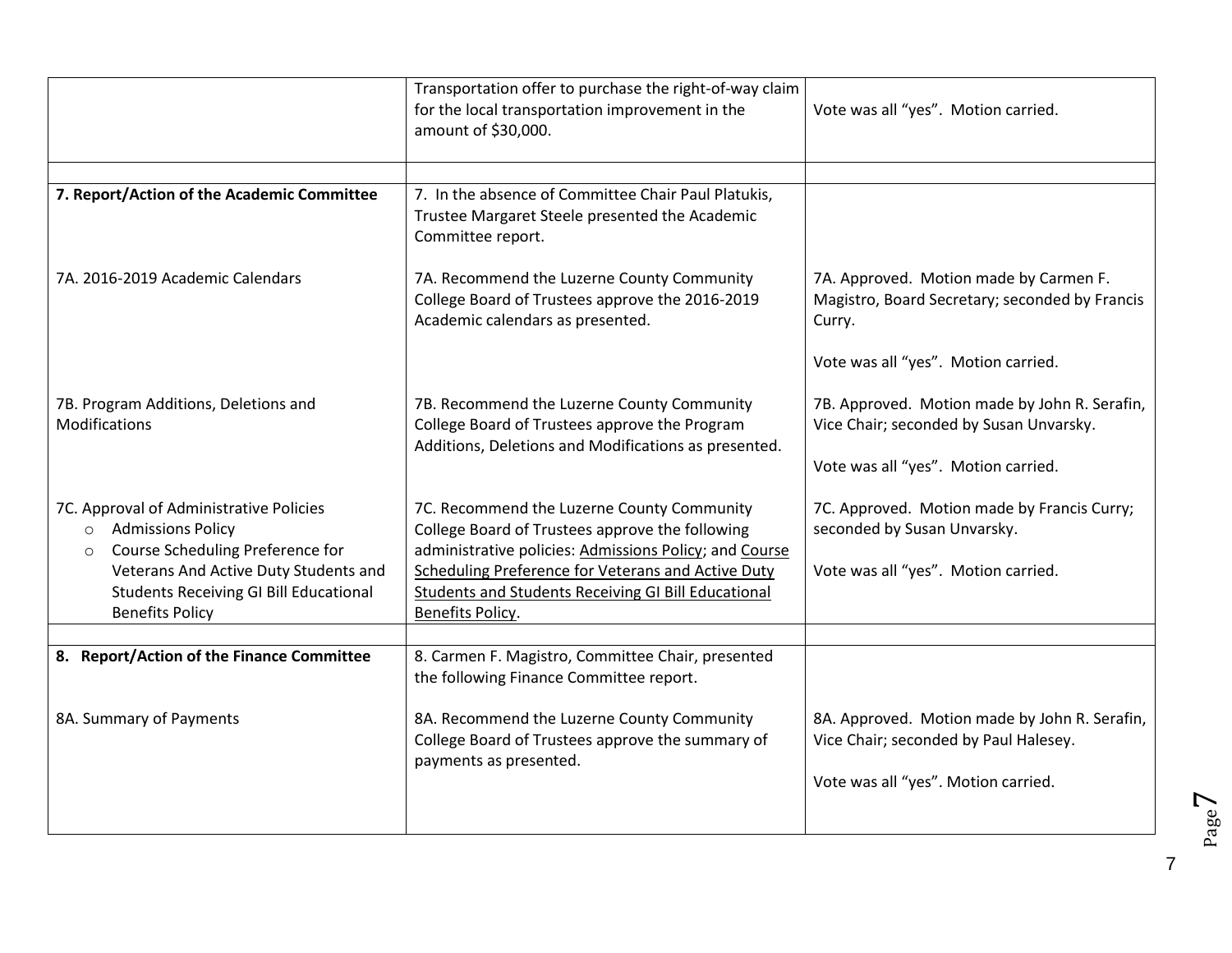| 8B. Administrative Policy:                             | 8B. Recommend the Luzerne County Community                              | 8B. Approved. Motion made by Francis Curry;     |
|--------------------------------------------------------|-------------------------------------------------------------------------|-------------------------------------------------|
| -Hotel and Restaurant Inventory Policy                 | College Board of Trustees accept and adopt the                          | seconded by Margaret Steele.                    |
|                                                        | administration proposal of a policy revision for the                    |                                                 |
|                                                        | use of the Hotel and Restaurant management                              | Vote was all "yes". Motion carried              |
|                                                        | department resources that they may not be used for                      |                                                 |
|                                                        | any other purpose other than classroom learning activiti                |                                                 |
|                                                        | special activities as approved by the Department                        |                                                 |
|                                                        | Chairperson as outlined in the policy.                                  |                                                 |
|                                                        |                                                                         |                                                 |
| 8C. RFP, Professional Architectural and                | 8C.Recommend that Luzerne County Community                              | 8C. Approved. Motion made by Susan              |
| <b>Engineering Services for Miscellaneous Projects</b> | College Board of Trustees approve the proposal to A+E                   | Unvarsky; seconded by John R. Serafin, Vice     |
| on an As-Needed Basis                                  | Group, JV based on the evaluation criteria and fee                      | Chair.                                          |
|                                                        | schedule that was presented in their proposal. The                      |                                                 |
|                                                        | term of the contract is to commence upon award and                      | Vote was nine (9) "yes"; and one (1) abstention |
|                                                        | continue through June 30, 2018 with an option,                          | by Carmen F. Magistro, Board Secretary.         |
|                                                        | upon satisfactory performance and mutual agreement,                     |                                                 |
|                                                        | to renew for a period of two (2) additional years                       | Motion carried.                                 |
|                                                        | to June 30, 2020.                                                       |                                                 |
|                                                        |                                                                         |                                                 |
| 8D. RFP, Energy Performance Contract                   | 8D. Recommend the Luzerne County Community                              | 8D. Approved. Motion made by Francis Curry;     |
|                                                        | College Board of Trustees approve to proceed with the                   | seconded by John R. Serafin, Vice Chair.        |
|                                                        | engagement of Ameresco based on evaluation criteria                     |                                                 |
|                                                        | and the draft financial analysis that was presented in<br>the proposal. | Vote was all "yes". Motion carried.             |
|                                                        |                                                                         |                                                 |
| 8E. RFP, Architect for Facilities Master Plan          | 8E. Recommend Luzerne County Community College                          | 8E. Approved. Motion made by Paul Halesey;      |
|                                                        | Board of Trustees approve the proposal to MKSD                          | seconded by Susan Unvarsky.                     |
|                                                        | Architects in the amount of \$116,000 plus \$2,500                      |                                                 |
|                                                        | (reimbursable expenses) for a total fee of                              | Vote was all "yes". Motion carried              |
|                                                        | \$118,500.00.                                                           |                                                 |
|                                                        |                                                                         |                                                 |
| 8F. Lab Fees for Nanotechnology Courses                | 8F. Recommend Luzerne County Community College                          | 8F. Approved. Motion made by John R. Serafin,   |
|                                                        | Board of Trustees approve instituting lab fees in                       | Vice Chair; seconded by Susan Unvarsky.         |
|                                                        | the amount of \$420 for each of the Nanotechnology                      |                                                 |
|                                                        | Program courses.                                                        | Vote was all "yes". Motion carried              |
|                                                        |                                                                         |                                                 |
|                                                        |                                                                         |                                                 |

 $\infty$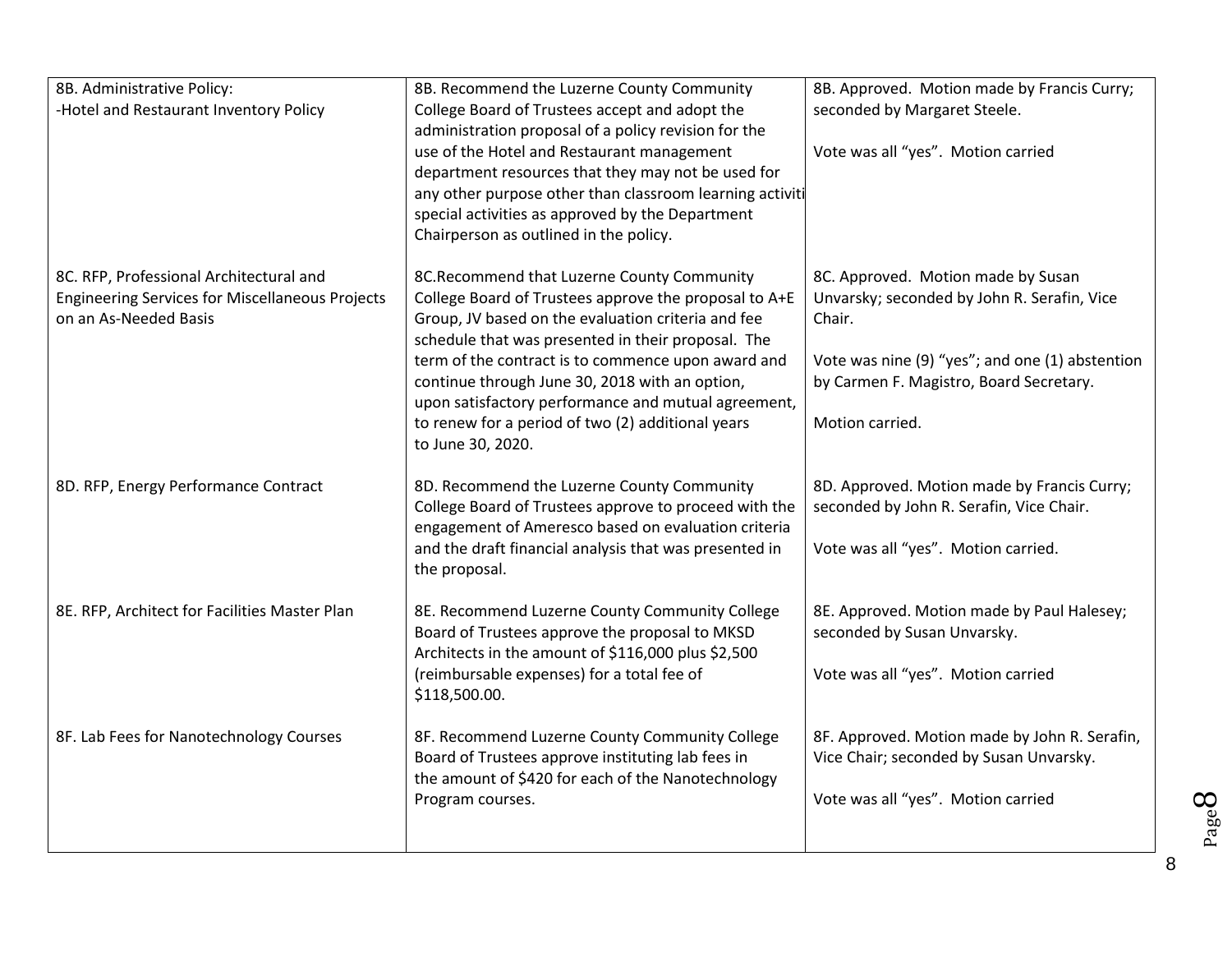| 8G. Board Resolution for Pennsylvania                  | 8G. Recommend Luzerne County Community College             | 8G. Approved. Motion made by John R. Serafin, |
|--------------------------------------------------------|------------------------------------------------------------|-----------------------------------------------|
| Department of Education Capital Applications           | Board of Trustees approve the capital                      | Vice Chair; seconded by Margaret Steele.      |
|                                                        | application(s) and authorize the matching funds (if        |                                               |
|                                                        | approved for funding by the Pennsylvania                   | Vote was all "yes". Motion carried            |
|                                                        | Department of Education) for the approved Capital          |                                               |
|                                                        | projects submitted in the April 2015 Capital               |                                               |
|                                                        | Application with the estimated costs:                      |                                               |
|                                                        |                                                            |                                               |
|                                                        | Deferred Maintenance Projects (roofs, paving,              |                                               |
|                                                        | renovation, HVAC, etc.) -\$2,971,274                       |                                               |
|                                                        | Capital Equipment (as requested in the budget              |                                               |
|                                                        | process) -\$725,000                                        |                                               |
|                                                        | New Equipment Leases (copiers, technology                  |                                               |
|                                                        | replacement plans) -\$804,627                              |                                               |
|                                                        | Increasing to existing Equipment Leases                    |                                               |
|                                                        | (copier, ryder trucks) -\$17,308                           |                                               |
|                                                        | Increase to existing Facility Leases (Wilkes-<br>$\bullet$ |                                               |
|                                                        | Barre, Hazleton) -\$109,630                                |                                               |
|                                                        |                                                            |                                               |
|                                                        | Final Board of Trustees approval of the project(s) will    |                                               |
|                                                        | be submitted with exact funding amounts when               |                                               |
|                                                        | approved by the Pennsylvania Department of                 |                                               |
|                                                        | Education.                                                 |                                               |
|                                                        |                                                            |                                               |
| 9. Report/Action of the Human Resources                | 9. Paul Halesey, Committee Chair, presented the            |                                               |
| <b>Committee</b>                                       | Following Human Resources Committee report.                |                                               |
|                                                        |                                                            |                                               |
| 9A. Approval of Administrative Policies                | 9A. Recommend the Luzerne County Community                 | 9A. Approved. Motion made by Francis Curry;   |
| <b>Portable Heating Devices Policy</b><br>$\circ$      | College Board of Trustees approve the following            | seconded by Joseph Van Jura, Esq.             |
| <b>Protective Restraining Orders Policy</b><br>$\circ$ | administrative policies: Portable Heating Devices Policy,  |                                               |
|                                                        | and Protective Restraining Orders Policy.                  | Vote was all "yes." Motion carried.           |
|                                                        |                                                            |                                               |
|                                                        |                                                            |                                               |
|                                                        | <b>Informational Items</b>                                 |                                               |
| 1. Unfinished Business of Previous Meeting             | No report.                                                 | No action required.                           |
|                                                        |                                                            |                                               |

Page  $\sigma$